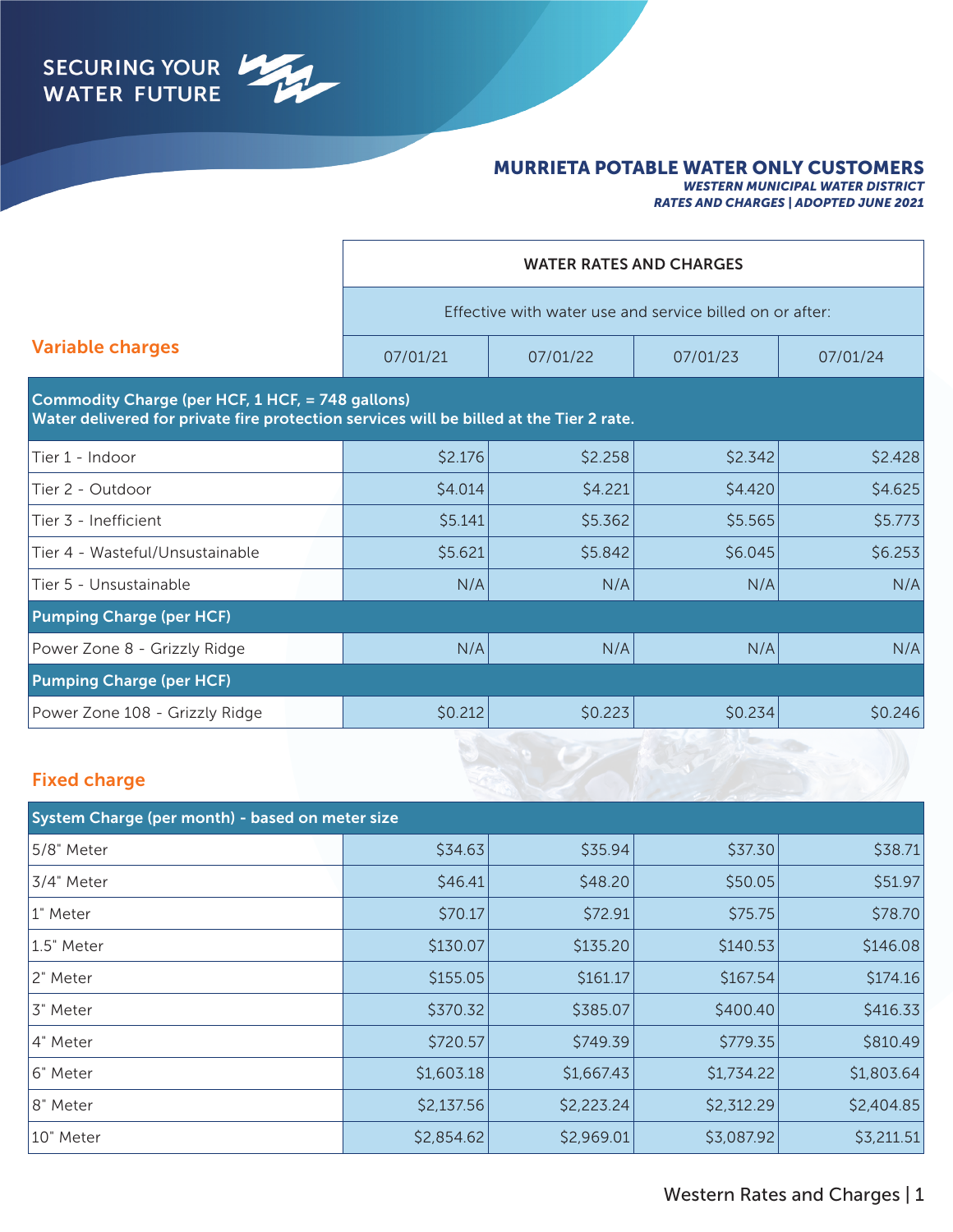# COMMERCIAL CUSTOMERS ONLY – PRIVATE FIRE SERVICE RATES

Commercial buildings have at least one dedicated water pipeline for fire suppression use. This dedicated pipeline, called a "private fire service," is used to accommodate the rapid delivery of large volumes of water in the event of a fire. Western is proposing a change to the methodology for calculating the System Charge for private fire service to comply with industry standards established by the American Water Works Association. Current rates include a square footage charge that will not be continued with the proposed rates.

# Monthly System Charge

|                           | <b>WATER RATES AND CHARGES</b>                           |          |          |          |  |  |
|---------------------------|----------------------------------------------------------|----------|----------|----------|--|--|
| <b>Pipe Diameter Size</b> | Effective with water use and service billed on or after: |          |          |          |  |  |
|                           | 07/01/21                                                 | 07/01/22 | 07/01/23 | 07/01/24 |  |  |
| 3-inch                    | \$25.11                                                  | \$25.96  | \$26.85  | \$27.76  |  |  |
| 4-inch                    | \$40.47                                                  | \$41.85  | \$43.28  | \$44.77  |  |  |
| 6-inch                    | \$95.58                                                  | \$98.85  | \$102.26 | \$105.79 |  |  |
| 8-inch                    | \$190.63                                                 | \$197.18 | \$203.99 | \$211.04 |  |  |
| 10-inch                   | \$333.61                                                 | \$345.08 | \$357.00 | \$369.35 |  |  |
| $12 - inch$               | \$531.77                                                 | \$550.06 | \$569.06 | \$588.77 |  |  |